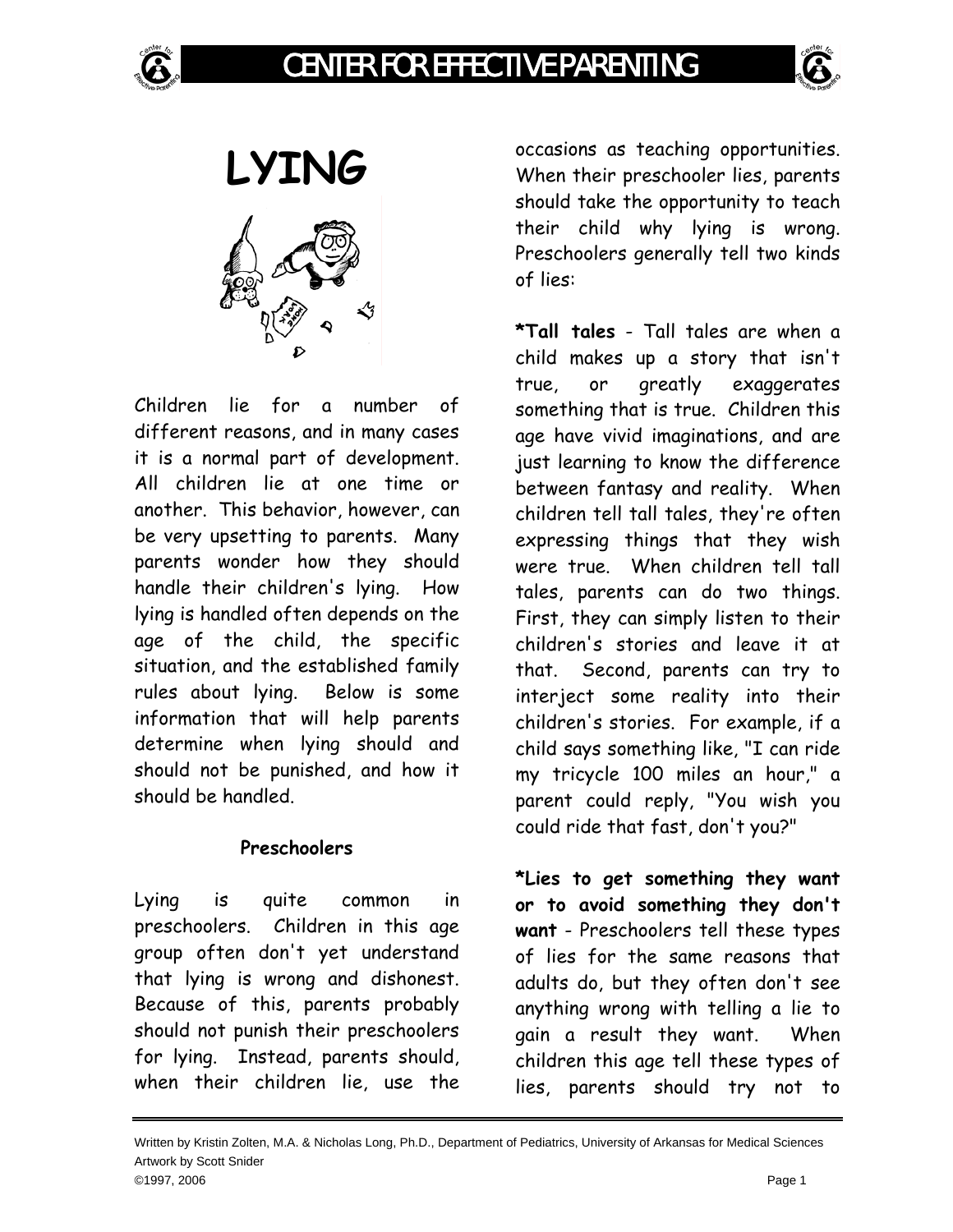overreact. Instead, they should point out to their children that it is wrong to lie, and that it is important to tell the truth.

Even though preschoolers don't generally know that lying is wrong, this is a good time for parents to start teaching them the basics of truth telling. A good place for parents to start is by letting their children know how happy it makes them when their children tell the truth, and that not telling the truth makes it hard for them to develop trust.

## **Older Children**

As children enter the school age years (6-8 and up), they begin to fully understand the concept that lying is wrong. When children reach this stage, parents should begin disciplining their children when they tell lies. Lying among children in this age group is not uncommon, and there are many reasons why children in this age group lie:

**\*To avoid punishment** - Many children this age lie in an attempt to stay out of trouble.

**\*To impress others** - In this case, children may tell tall tales to make themselves look good.

**\*To boost their self-esteem** - Children may stretch the truth in order to get attention or praise from others.

**\*To get something they want** - Children may lie to get something they would like.

**\*To protect others** - Children are very loyal to friends and family members. They may lie to protect someone else.

**\*Because they hear their parents lie** - Many children hear their parents and other important adults lying (e.g., lying about their plans in order to avoid something). Children learn from their parents and other adults in their lives, and thus will be more inclined to lie if they hear their parents and other adults telling lies.

## **How to Tell When Children are Lying**

Knowing when their children are telling the truth and when they are not is often a hard task for parents. There are, however, many clues parents can look for to help them figure out whether or not their children are telling the truth.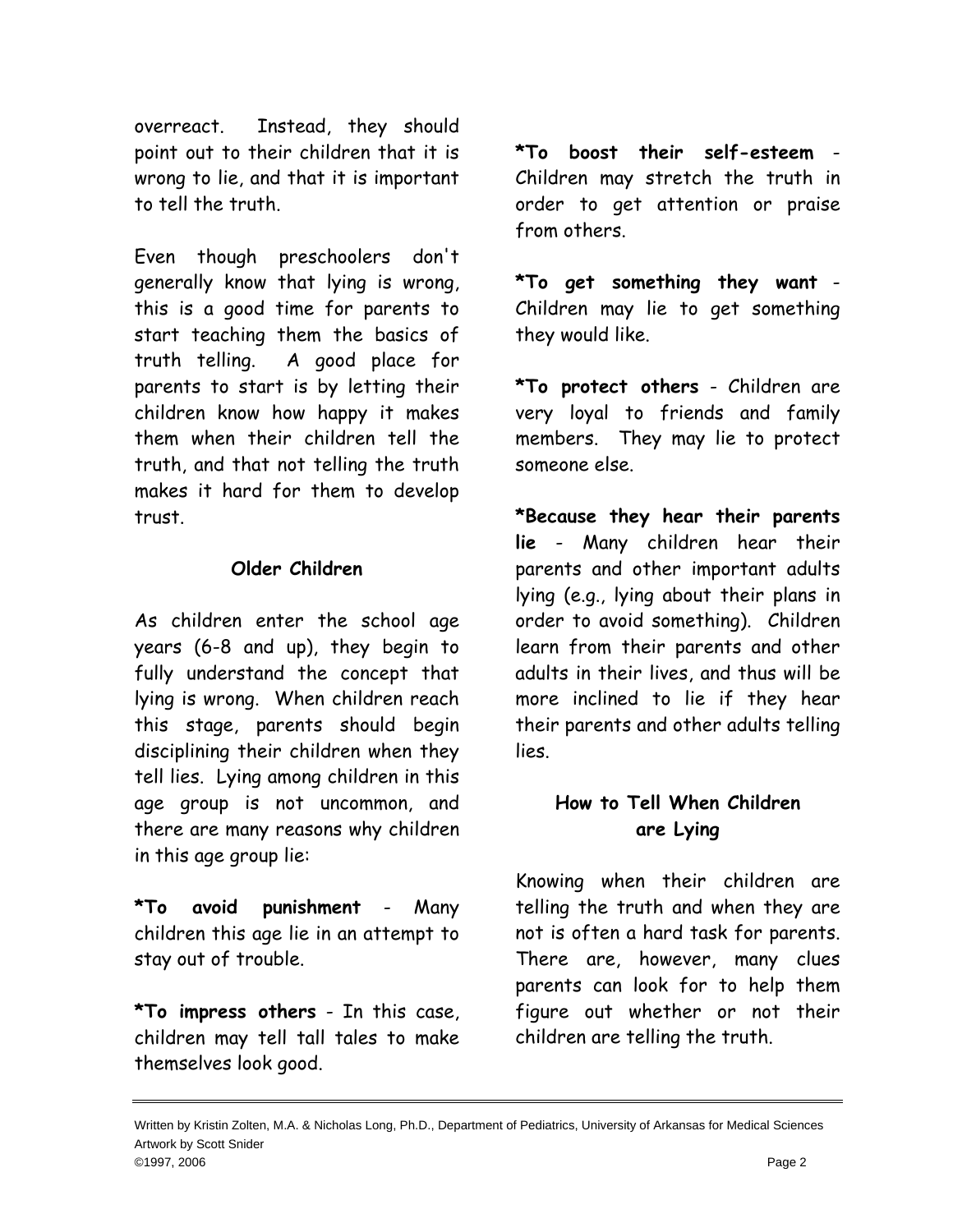**\*Facial expression** - When children are telling the truth, they are generally relaxed, and their facial expressions show it. Children who are not telling the truth can be anxious, and their facial expressions may show their anxiety.

**\*Clearness of statements** - Parents should listen carefully to what their children tell them. Are there inconsistencies in what their children tell them? Do their statements make sense? Does what they say sound credible?

**\*Spontaneity** - If children are telling the truth, their statements usually do not sound rehearsed. If statements do sound rehearsed, parents can ask questions and see how their children handle coming up with answers.

## **What Parents Can Do About Lying**

**\*Explain/discuss why telling the truth is important.** Parents should begin teaching their children the benefits of telling the truth while their children are young. They should be careful to use language that is age-appropriate. Parents should let their children know that telling the truth lets other people know that they can be trusted. They should also let their children know

that lying is dishonest, and there are often negative consequences for lying. Parents can discuss examples of truthfulness and lying that they see on television, read in books, etc. Parents can also help prevent lying in their children by communicating effectively with them. This, too, should start while children are very young. Children who have open, honest relationships with their parents are much less likely to lie to them.

**\*Model truthfulness.** Children learn by watching their parents. Parents who lie to their children and in their children's presence are teaching their children that lying is an acceptable behavior. Parents should try to set a good example for their children by being as truthful as possible themselves.

**\*Discipline for lying.** Parents should set specific rules for lying, and specific punishments when lying occurs. These rules should be discussed with children before they are enforced. It is a good idea for parents to provide separate punishments for misbehavior and lying. When children misbehave but are honest about it, they should get a lesser punishment than when they misbehave and lie about it. Parents should make sure that there is a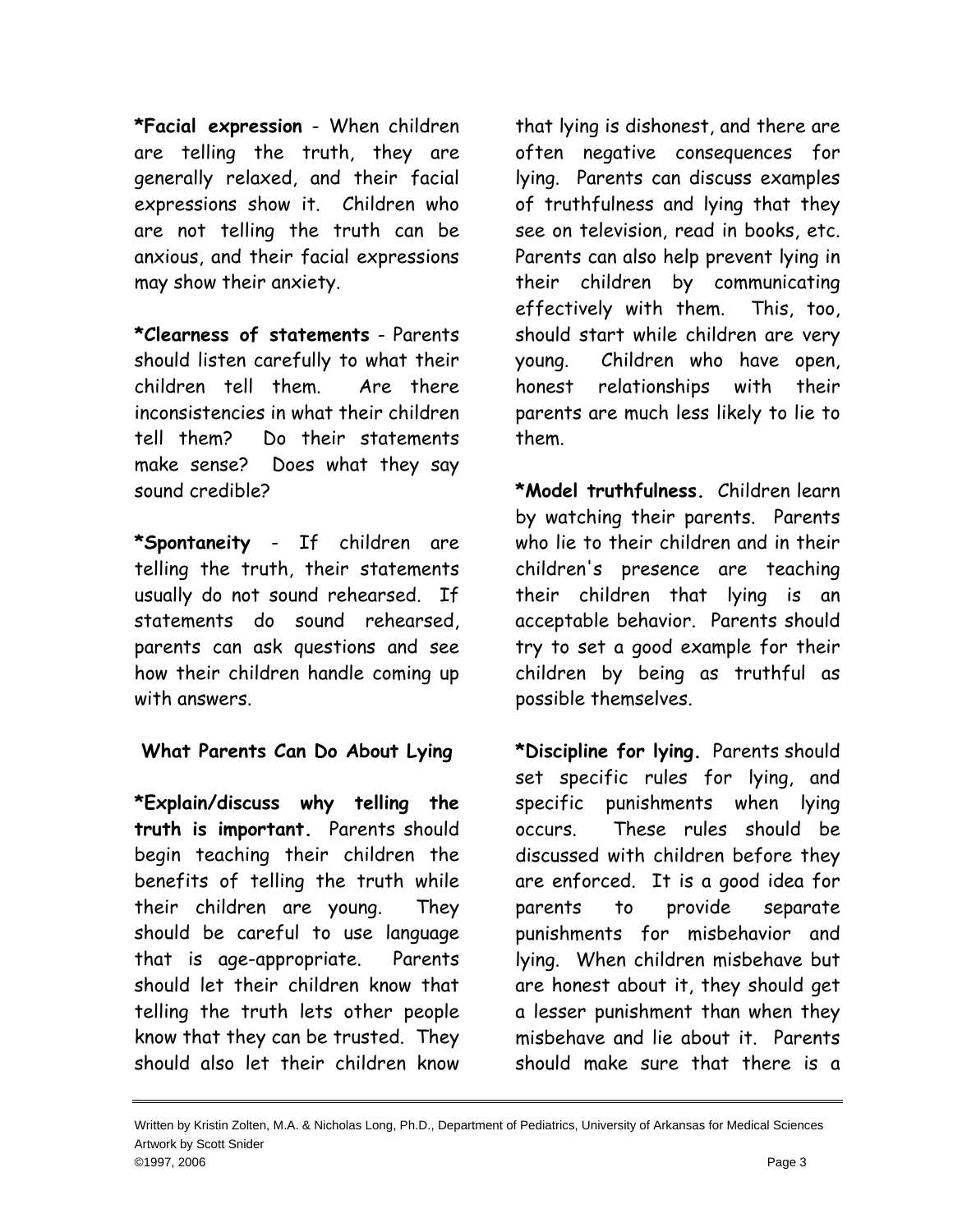payoff for being honest. For example, when children are honest about their misdeeds, parents can praise their children for their honesty and then provide punishment for their misdeed. When children are dishonest about their misdeeds, they should provide a punishment for the dishonesty, and a punishment for the misdeed. Parents should be careful, however, not to be too severe or too frequent in their punishment, or their children may continue to lie as a means of protecting themselves.

**\*Be consistent in treatment of lying.** Parents should come up with a set of rules about lying and then stick to them. Children should be disciplined accordingly each time they lie.

**\*Make sure lying is not rewarding for children.** Parents should be careful not to reward lying behavior in their children. If, for example, a child lies to get something he wants, parents should make sure he or she does not get it.

**\*Don't shame children for lying.** Parents should try not to make their children feel guilty for lying. Parents can let their children know that they are disappointed with their actions, but they should try hard to avoid sending the message that they are bad people for lying. Instead, parents should make sure their children know that they are being disciplined for their actions, not for who they are.

**\*Don't set children up.** Parents who are sure that their children have done some misdeed should not try to trap them in a lie by asking them whether or not they did it. Many children will lie to protect themselves when they are backed into a corner. Instead, parents should treat the situation matter-of-factly. Parents should explain to their children exactly what they did that was wrong and why, and then provide discipline. Along the same lines, it is also not a good idea for parents to demand confessions from their children or to punish their children for misdeeds that they are not absolutely sure their children did.

**\*Figure out why children are lying, then look for solutions.** Parents should pay close attention to the lies their children tell. They should try to figure out if there is any specific pattern to their children's lies. If parents figure out specific reasons why their children tell lies, they should then look for specific solutions. For example, when children lie to boost their self